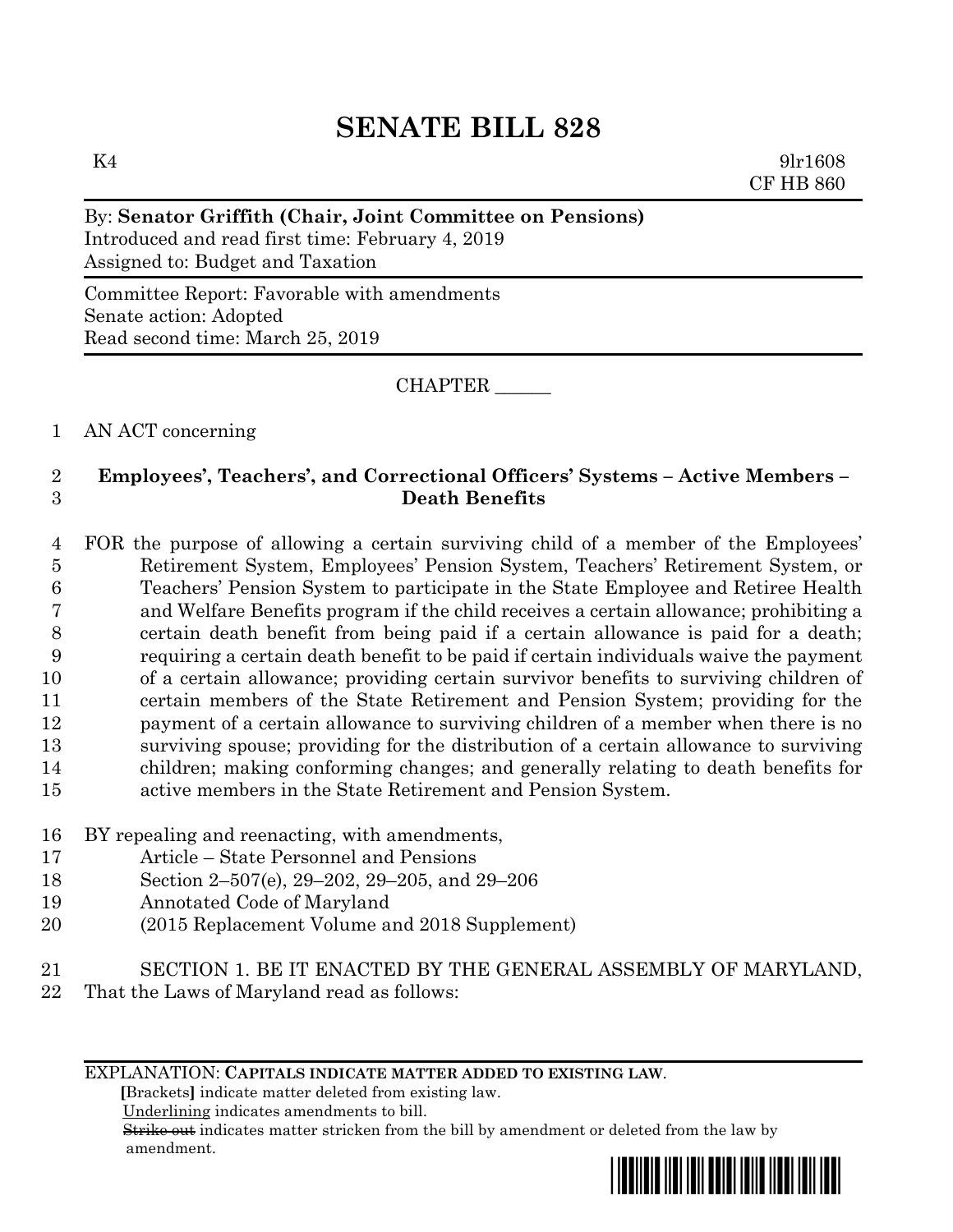|                                                                                 | $\sqrt{2}$                  | <b>SENATE BILL 828</b>                                                                                                                                                                                                                                                                                                                                                                                                                                                                                 |
|---------------------------------------------------------------------------------|-----------------------------|--------------------------------------------------------------------------------------------------------------------------------------------------------------------------------------------------------------------------------------------------------------------------------------------------------------------------------------------------------------------------------------------------------------------------------------------------------------------------------------------------------|
| $\mathbf 1$                                                                     |                             | <b>Article - State Personnel and Pensions</b>                                                                                                                                                                                                                                                                                                                                                                                                                                                          |
| $\overline{2}$                                                                  | $2 - 507$ .                 |                                                                                                                                                                                                                                                                                                                                                                                                                                                                                                        |
| $\boldsymbol{3}$<br>$\overline{4}$<br>$\bf 5$<br>$\boldsymbol{6}$<br>7<br>$8\,$ | (e)                         | The surviving child or dependent parent of a State employee who at the time<br>of death was a member of the Employees' Retirement System, Employees' Pension System,<br>Teachers' Retirement System, or Teachers' Pension System and who was killed OR DIED<br>while employed by the State may enroll and participate in the health insurance benefit<br>options established under the Program as long as the child or parent is receiving an<br>allowance under Title 29, Subtitle 2 of this article. |
| 9                                                                               | $29 - 202$ .                |                                                                                                                                                                                                                                                                                                                                                                                                                                                                                                        |
| 10<br>11<br>12<br>13                                                            | (1)<br>(a)                  | Subject to subparagraph (ii) of this paragraph, when the Board<br>(i)<br>of Trustees receives proof of death of an individual who died while employed as a member,<br>the Board of Trustees shall pay to the designated beneficiary or, if there is no designated<br>beneficiary, to the member's estate the amounts specified in this subsection.                                                                                                                                                     |
| 14<br>15<br>16                                                                  |                             | If a member designates more than one beneficiary, on the death<br>(ii)<br>of the member, the Board of Trustees shall pay the amounts specified in this subsection in<br>equal shares to each of the designated beneficiaries.                                                                                                                                                                                                                                                                          |
| 17<br>18                                                                        | (2)                         | Subject to paragraph (1) of this subsection, the Board of Trustees shall<br>pay the member's accumulated contributions.                                                                                                                                                                                                                                                                                                                                                                                |
| 19<br>20<br>21<br>22                                                            | (3)<br>eligibility service. | Subject to paragraph (1) of this subsection, the Board of Trustees shall<br>pay an amount equal to the member's annual earnable compensation at death if the<br>member dies in the course of the performance of duty or the member has at least 1 year of                                                                                                                                                                                                                                              |
| 23<br>24<br>25                                                                  | (1)<br>(b)                  | A death benefit under this section may not be paid for the death of a<br>member of the State Police Retirement System if a special death benefit under § 29–204 of<br>this subtitle is paid for that death.                                                                                                                                                                                                                                                                                            |
| 26<br>27<br>28                                                                  | (2)                         | A death benefit under this section may not be paid for the death of a<br>member of the Correctional Officers' Retirement System if a special death benefit under §<br>29-204.1 of this subtitle is paid for that death.                                                                                                                                                                                                                                                                                |
| 29<br>30<br>31<br>32                                                            | (3)                         | A death benefit under this section may not be paid for the death of a<br>member of the Employees' Retirement System, Employees' Pension System, Teachers'<br>Retirement System, or Teachers' Pension System if a special death benefit under §<br>29–204.2 of this subtitle is paid for that death.                                                                                                                                                                                                    |
| 33<br>34                                                                        | (4)                         | A death benefit under this section may not be paid for the death of a<br>member of the Law Enforcement Officers' Pension System if a special death benefit under                                                                                                                                                                                                                                                                                                                                       |

35 § 29–203 of this subtitle is paid for that death.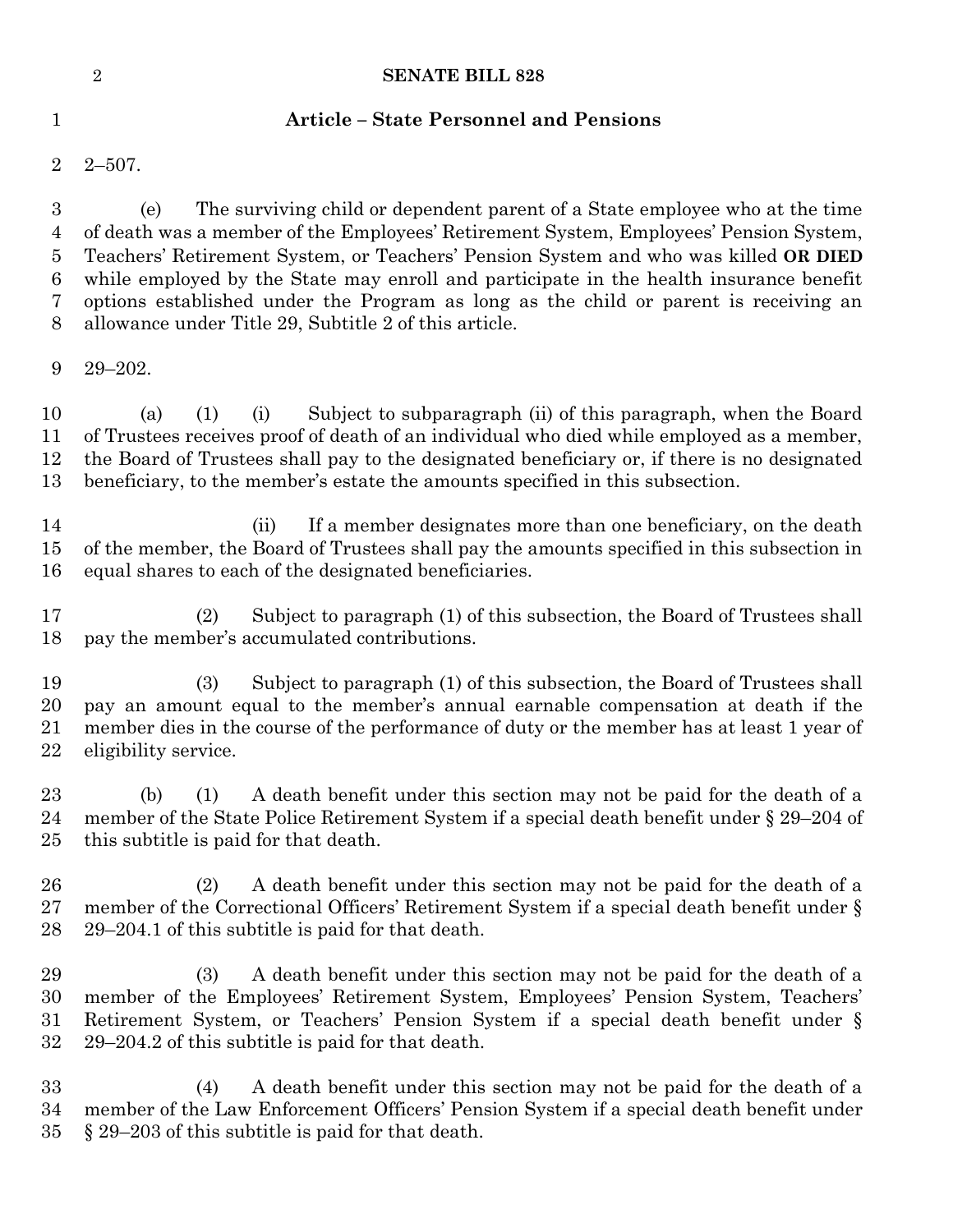(5) **A DEATH BENEFIT UNDER THIS SECTION MAY NOT BE PAID FOR THE DEATH OF A MEMBER IF A RETIREMENT ALLOWANCE UNDER § 29–205 OR § 29–206 OF THIS SUBTITLE IS PAID FOR THAT DEATH.**

 **(6) (I)** If all individuals who are eligible for a special death benefit under § 29–203, § 29–204, § 29–204.1, or § 29–204.2 elect to waive the payment of a special death benefit, a benefit shall be paid in accordance with subsection (a) of this section.

 **(II) IF ALL INDIVIDUALS WHO ARE ELIGIBLE FOR AN ALLOWANCE UNDER § 29–205 OR § 29–206 OF THIS SUBTITLE ELECT TO WAIVE THE PAYMENT OF AN ALLOWANCE, A BENEFIT SHALL BE PAID IN ACCORDANCE WITH SUBSECTION (A) OF THIS SECTION.**

 (c) The Board of Trustees may provide the death benefit as group life insurance if the Board of Trustees finds that the designated beneficiaries would receive a more favorable tax treatment of the death benefit.

29–205.

 (a) This section applies to **[**the surviving spouse of**]** an individual who died while employed as a member **[**of**]**:

- (1) **(I) OF** the Correctional Officers' Retirement System;
- **[**(2)**] (II) OF** the Employees' Retirement System;
- **[**(3)**] (III) OF** the Local Fire and Police System, if the member had transferred from the Employees' Retirement System; or
- **[**(4)**] (IV) OF** the Teachers' Retirement System**; AND**
- **(2) (I) WHO WAS ELIGIBLE TO RETIRE; OR**

# **(II) WHO WAS AT LEAST 55 YEARS OLD WITH AT LEAST 15 YEARS OF ELIGIBILITY SERVICE**.

 (b) Except as provided in subsections (c) and (d) **(D) AND (E)** of this section, a **MEMBER'S** surviving spouse**, CHILD UNDER THE AGE OF 26 YEARS, OR DISABLED CHILD** may elect to receive one of the following**, IN ACCORDANCE WITH SUBSECTIONS (E) THROUGH (G) OF THIS SECTION**:

29 (1) the death benefit, under  $\S 29-202$  of this subtitle; or

 (2) an allowance equal to the amount payable under Option 2 as described in § 21–403 of this article**[**, if: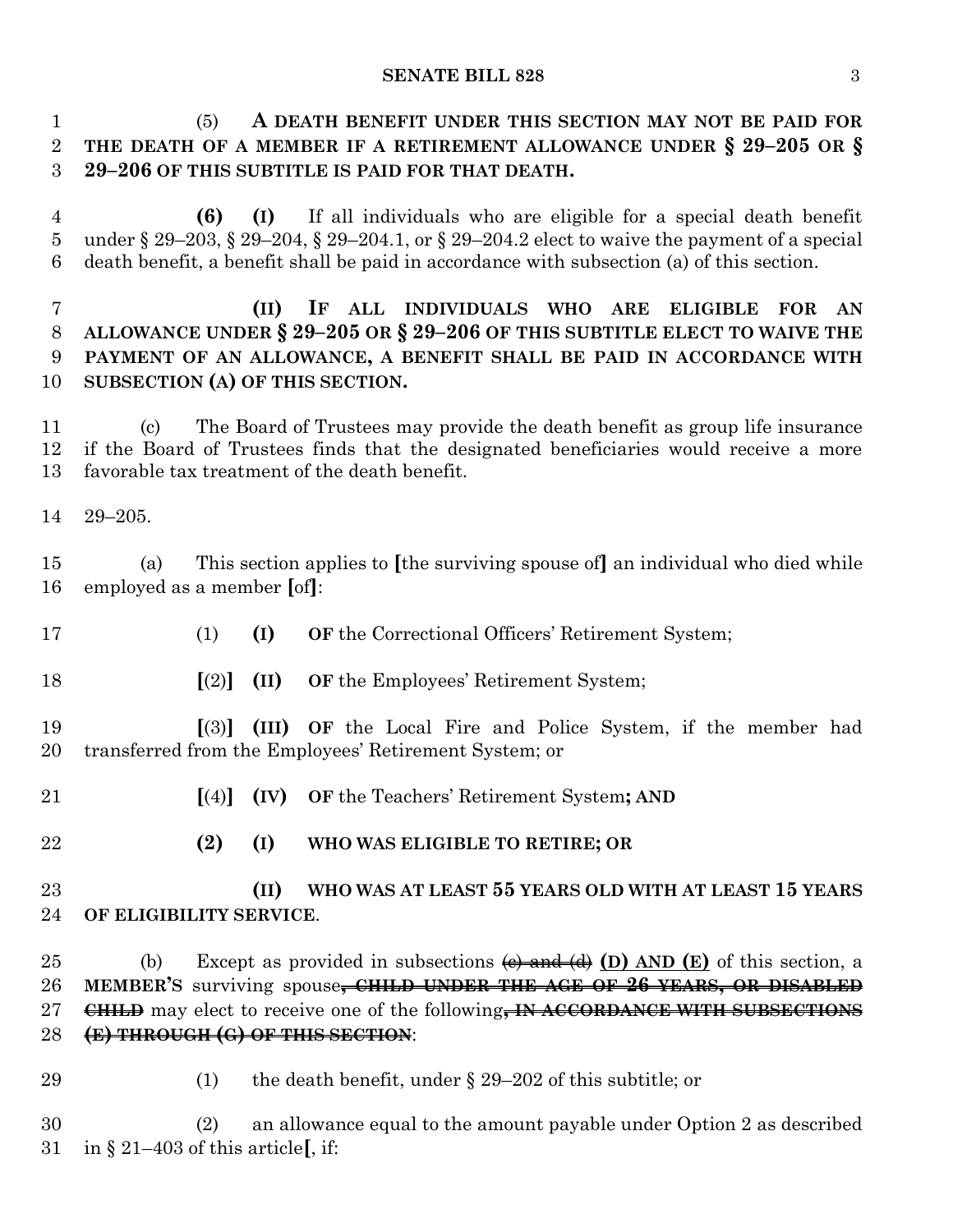**SENATE BILL 828** (i) the spouse is the sole primary designated beneficiary; and 2 (ii) the member: 1. was eligible to retire; or 2. was at least 55 years old with at least 15 years of eligibility service**]**. **(C) (1) EXCEPT AS PROVIDED IN SUBSECTIONS (D) AND (E) OF THIS SECTION, WHEN THE BOARD OF TRUSTEES RECEIVES PROOF OF A DEATH OF A MEMBER DESCRIBED UNDER SUBSECTION (A) OF THIS SECTION AND THERE IS NO SURVIVING SPOUSE, A CHILD UNDER THE AGE OF 26 YEARS OR A DISABLED CHILD OF THE MEMBER MAY ELECT TO RECEIVE AN ALLOWANCE IN ACCORDANCE WITH THIS SUBSECTION. (2) IF AN ELECTION IS MADE UNDER PARAGRAPH (1) OF THIS SUBSECTION, THE BOARD OF TRUSTEES SHALL PAY, IN ACCORDANCE WITH PARAGRAPH (3) OF THIS SUBSECTION, AN ALLOWANCE EQUAL TO 50% OF THE BASIC ALLOWANCE THE MEMBER WAS ELIGIBLE TO RECEIVE UNDER DIVISION II OF THIS ARTICLE TO ANY CHILDREN OF THE DECEASED MEMBER WHO ARE UNDER THE AGE OF 26 YEARS OR DISABLED, AS DEFINED UNDER § 72(M)(7) OF THE INTERNAL REVENUE CODE. (3) (I) EXCEPT AS PROVIDED IN SUBPARAGRAPHS (II) AND (III) OF THIS PARAGRAPH, IF THE BOARD OF TRUSTEES PAYS AN ALLOWANCE UNDER THIS SUBSECTION TO MORE THAN ONE CHILD, THE BOARD OF TRUSTEES SHALL DIVIDE THE ALLOWANCE AMONG THE CHILDREN IN A MANNER THAT PROVIDES FOR PAYMENTS TO CONTINUE UNTIL: 1. EACH CHILD HAS DIED; OR 2. EACH CHILD BECOMES 26 YEARS OLD. (II) NOTWITHSTANDING SUBPARAGRAPH (I)2 OF THIS PARAGRAPH, A SURVIVING CHILD WHO IS DISABLED SHALL CONTINUE TO RECEIVE AN ALLOWANCE UNDER SUBPARAGRAPH (I) OF THIS PARAGRAPH PAST THE AGE OF 26 YEARS, IF THE CHILD CONTINUES TO BE DISABLED. (III) 1. IF A SURVIVING CHILD RECEIVING AN ALLOWANCE UNDER SUBPARAGRAPH (I) OF THIS PARAGRAPH IS DISABLED, AS DEFINED UNDER § 72(M)(7) OF THE INTERNAL REVENUE CODE, THE BOARD OF TRUSTEES SHALL PAY**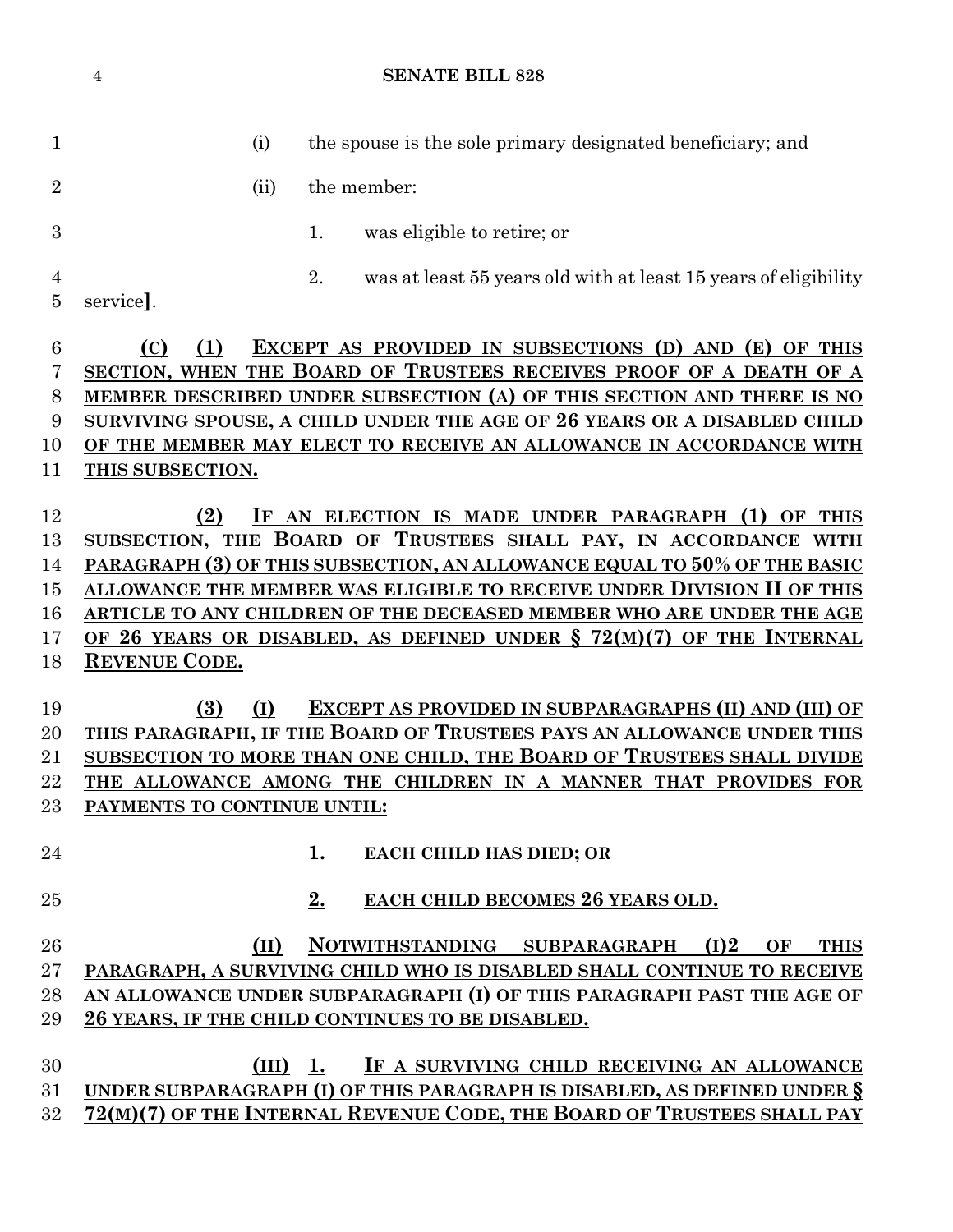# **TO THE DISABLED SURVIVING CHILD AN ALLOWANCE EQUAL TO THE TOTAL OF THE ALLOWANCES PAID UNDER SUBPARAGRAPH (I) OF THIS PARAGRAPH AFTER: A. ALL OTHER NONDISABLED SURVIVING CHILDREN HAVE DIED; OR B. THE YOUNGEST NONDISABLED SURVIVING CHILD BECOMES 26 YEARS OLD. 2. IF MORE THAN ONE SURVIVING CHILD IS DISABLED, AS DEFINED UNDER § 72(M)(7) OF THE INTERNAL REVENUE CODE, THE RETIREMENT ALLOWANCE PAYABLE UNDER SUBSUBPARAGRAPH 1 OF THIS SUBPARAGRAPH SHALL BE DIVIDED EQUALLY AMONG THE DISABLED CHILDREN. (4) BEFORE THE PAYMENT OF AN ALLOWANCE UNDER THIS SUBSECTION, IF ALL INDIVIDUALS WHO ARE ELIGIBLE TO RECEIVE A DEATH BENEFIT UNDER THIS SUBSECTION ELECT TO WAIVE THE PAYMENT OF AN ALLOWANCE, A BENEFIT SHALL BE PAID IN ACCORDANCE WITH § 29–202(A) OF THIS SUBTITLE.** 16  $\leftarrow$  (D) A death benefit under this section may not be paid for the death of a member of the Correctional Officers' Retirement System if a special death benefit under § 29–204.1 of this subtitle is payable or has been paid for that death. (d) **(E)** A death benefit under this section may not be paid for the death of a member of the Employees' Retirement System or Teachers' Retirement System if a special death benefit under § 29–204.2 of this subtitle is payable or has been paid for that death. **(E) WHEN THE BOARD OF TRUSTEES RECEIVES PROOF OF DEATH OF A MEMBER DESCRIBED UNDER SUBSECTION (A) OF THIS SECTION, AND AN ELECTION FOR AN ALLOWANCE IS MADE UNDER SUBSECTION (B) OF THIS SECTION, THE BOARD OF TRUSTEES SHALL PAY AN ALLOWANCE EQUAL TO THE AMOUNT PAYABLE UNDER OPTION 2 AS DESCRIBED IN § 21–403 OF THIS ARTICLE: (1) TO THE SURVIVING SPOUSE; OR (2) IF THERE IS NO SURVIVING SPOUSE, TO ANY CHILDREN OF THE DECEASED MEMBER WHO ARE UNDER THE AGE OF 26 YEARS OR DISABLED, AS DEFINED UNDER § 72(M)(7) OF THE INTERNAL REVENUE CODE, IN ACCORDANCE WITH SUBSECTION (F) OF THIS SECTION. (F) (1) EXCEPT AS PROVIDED IN PARAGRAPHS (2) AND (3) OF THIS SUBSECTION, IF THE BOARD OF TRUSTEES PAYS AN ALLOWANCE UNDER THIS SECTION TO MORE THAN ONE CHILD, THE BOARD OF TRUSTEES SHALL DIVIDE THE**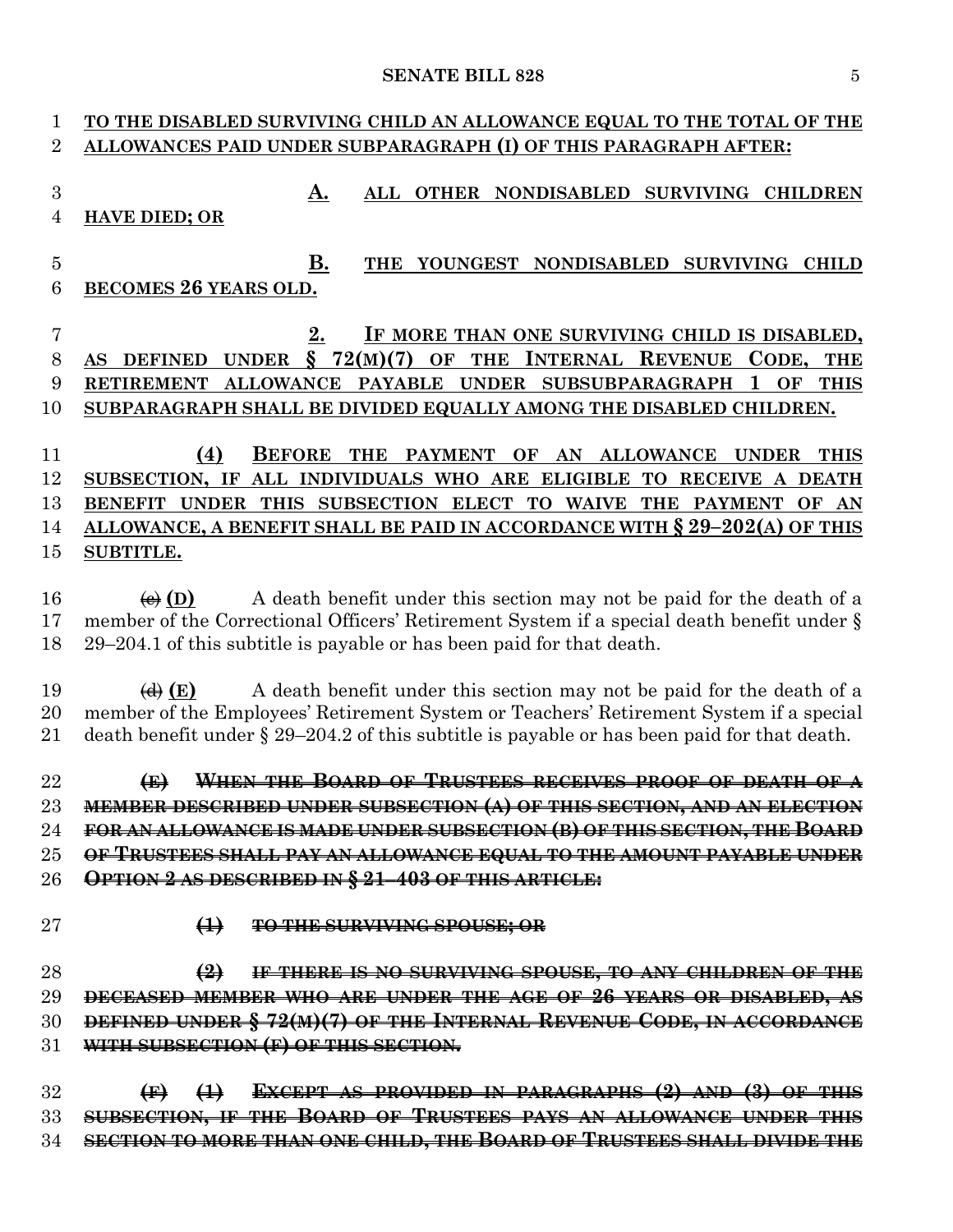| 1              | <u>ALLOWANCE AMONG THE CHILDREN IN A MANNER THAT PROVIDES FOR PAYMENTS</u>                                 |  |  |  |  |  |  |
|----------------|------------------------------------------------------------------------------------------------------------|--|--|--|--|--|--|
| $\overline{2}$ | <b>TO CONTINUE UNTIL:</b>                                                                                  |  |  |  |  |  |  |
| 3              | $\bigoplus$<br><del>EACH CHILD HAS DIED; OR</del>                                                          |  |  |  |  |  |  |
| 4              | <b>EACH CHILD BECOMES 26 YEARS OLD.</b><br>$\left( \frac{1}{2} \right)$                                    |  |  |  |  |  |  |
| 5              | NOTWITHSTANDING PARAGRAPH (1)(II) OF THIS SUBSECTION, A<br>$\left(2\right)$                                |  |  |  |  |  |  |
| 6              | SURVIVING CHILD WHO IS DISABLED SHALL CONTINUE TO RECEIVE AN ALLOWANCE                                     |  |  |  |  |  |  |
| 7              | UNDER PARAGRAPH (1) OF THIS SUBSECTION PAST THE AGE OF 26 YEARS, IF THE                                    |  |  |  |  |  |  |
| 8              | CHILD CONTINUES TO BE DISABLED.                                                                            |  |  |  |  |  |  |
|                |                                                                                                            |  |  |  |  |  |  |
| 9              | IF A SURVIVING CHILD RECEIVING AN ALLOWANCE UNDER<br>$\left(\frac{3}{2}\right)$ $\left(\frac{1}{2}\right)$ |  |  |  |  |  |  |
| 10             | PARAGRAPH (1) OF THIS SUBSECTION IS DISABLED, AS DEFINED UNDER § 72(M)(7)                                  |  |  |  |  |  |  |
| 11             | OF THE INTERNAL REVENUE CODE, THE BOARD OF TRUSTEES SHALL PAY TO THE                                       |  |  |  |  |  |  |
| 12             | DISABLED SURVIVING CHILD AN ALLOWANCE EQUAL TO THE TOTAL OF THE                                            |  |  |  |  |  |  |
| 13             | ALLOWANCES PAID UNDER PARAGRAPH (1) OF THIS SUBSECTION AFTER:                                              |  |  |  |  |  |  |
| 14             | ALL OTHER NONDISABLED SURVIVING CHILDREN<br>┺                                                              |  |  |  |  |  |  |
| 15             | <b>HAVE DIED; OR</b>                                                                                       |  |  |  |  |  |  |
|                |                                                                                                            |  |  |  |  |  |  |
| 16             | $\frac{9}{2}$<br>THE YOUNGEST NONDISABLED SURVIVING CHILD                                                  |  |  |  |  |  |  |
| 17             | BECOMES 26 YEARS OLD.                                                                                      |  |  |  |  |  |  |
| 18             | IF MORE THAN ONE SURVIVING CHILD IS DISABLED, AS<br>H                                                      |  |  |  |  |  |  |
| 19             | DEFINED UNDER § 72(M)(7) OF THE INTERNAL REVENUE CODE, THE RETIREMENT                                      |  |  |  |  |  |  |
| 20             | ALLOWANCE PAYABLE UNDER SUBPARAGRAPH (I) OF THIS PARAGRAPH SHALL BE                                        |  |  |  |  |  |  |
| 21             | DIVIDED EQUALLY AMONG THE DISABLED CHILDREN.                                                               |  |  |  |  |  |  |
|                |                                                                                                            |  |  |  |  |  |  |
| 22             | <b>BEFORE THE PAYMENT OF AN ALLOWANCE UNDER THIS SECTION, IF ALL</b>                                       |  |  |  |  |  |  |
| 23             | ARE ELIGIBLE TO RECEIVE A DEATH BENEFIT UNDER THIS<br><del>INDIVIDUALS WHO</del>                           |  |  |  |  |  |  |
| 24             | SECTION ELECT TO WAIVE THE PAYMENT OF AN ALLOWANCE, A BENEFIT SHALL BE                                     |  |  |  |  |  |  |
| 25             | PAID IN ACCORDANCE WITH § 29-202(A) OF THIS SUBTITLE.                                                      |  |  |  |  |  |  |
| 26             | $29 - 206.$                                                                                                |  |  |  |  |  |  |
|                |                                                                                                            |  |  |  |  |  |  |
| 27             | This section applies to [the surviving spouse of] an individual who died while<br>(a)                      |  |  |  |  |  |  |
| 28             | employed as a member [of]:                                                                                 |  |  |  |  |  |  |
| 29             | (I)<br><b>OF</b> the Employees' Pension System;<br>(1)                                                     |  |  |  |  |  |  |
| 30             | $\lceil (2) \rceil$<br>(II)<br>OF the Teachers' Pension System; or                                         |  |  |  |  |  |  |

**SENATE BILL 828**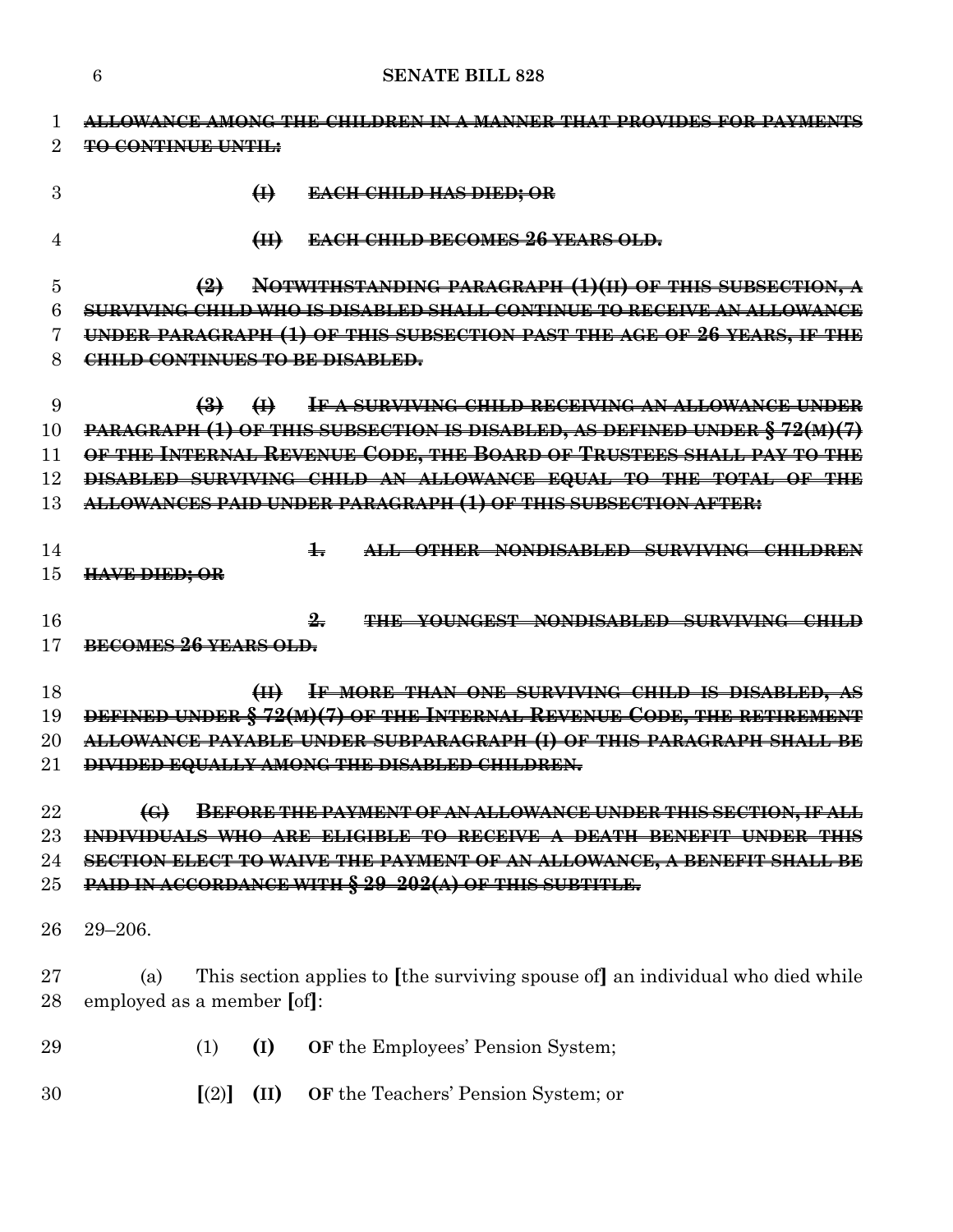| $\mathbf 1$<br>$\overline{2}$    | $\lceil(3)\rceil$                           |       | (III) OF the Local Fire and Police System, if the member had not<br>transferred from the Employees' Retirement System; AND                                                                                                                                                                                                                        |
|----------------------------------|---------------------------------------------|-------|---------------------------------------------------------------------------------------------------------------------------------------------------------------------------------------------------------------------------------------------------------------------------------------------------------------------------------------------------|
| 3                                | (2)                                         | (I)   | WHO WAS ELIGIBLE TO RETIRE;                                                                                                                                                                                                                                                                                                                       |
| 4                                |                                             | (II)  | WHO HAD AT LEAST 25 YEARS OF ELIGIBILITY SERVICE; OR                                                                                                                                                                                                                                                                                              |
| 5                                |                                             | (III) | WHO:                                                                                                                                                                                                                                                                                                                                              |
| $6\phantom{.}6$<br>7<br>8        |                                             |       | <b>REFORMED</b><br><b>NOT</b><br><b>SUBJECT</b><br><b>TO</b><br><b>THE</b><br><b>WAS</b><br>1.<br>CONTRIBUTORY PENSION BENEFIT AND WAS AT LEAST 55 YEARS OLD WITH AT<br><b>LEAST 15 YEARS OF ELIGIBILITY SERVICE; OR</b>                                                                                                                          |
| 9<br>10                          |                                             |       | WAS SUBJECT TO THE REFORMED CONTRIBUTORY<br>2.<br>PENSION BENEFIT AND WAS AT LEAST 60 YEARS OLD WITH AT LEAST 15 YEARS OF                                                                                                                                                                                                                         |
| 11                               | <b>ELIGIBILITY SERVICE.</b>                 |       |                                                                                                                                                                                                                                                                                                                                                   |
| 12<br>13<br>14<br>15             | (b)<br>SECTION:                             |       | Except as provided in subsection $\bigoplus$ $\bigodot$ of this section, a <b>MEMBER'S</b> surviving<br>spouse <del>, CHILD UNDER THE AGE OF 26 YEARS, OR DISABLED CHILD</del> may elect to receive<br>one of the following, IN ACCORDANCE WITH SUBSECTIONS (D) THROUGH (F) OF THIS                                                               |
| 16                               | (1)                                         |       | the death benefit under $\S 29-202$ of this subtitle; or                                                                                                                                                                                                                                                                                          |
| 17<br>18                         | (2)<br>in $\S 21-403$ of this article[, if: |       | an allowance equal to the amount payable under Option 2 as described                                                                                                                                                                                                                                                                              |
| 19                               |                                             | (i)   | the spouse is the sole primary designated beneficiary; and                                                                                                                                                                                                                                                                                        |
| 20                               |                                             | (ii)  | the member:                                                                                                                                                                                                                                                                                                                                       |
| 21                               |                                             |       | was eligible to retire;<br>1.                                                                                                                                                                                                                                                                                                                     |
| 22                               |                                             |       | 2.<br>had at least 25 years of eligibility service; or                                                                                                                                                                                                                                                                                            |
| 23<br>24                         | service.                                    |       | 3.<br>was at least 55 years old with at least 15 years of eligibility                                                                                                                                                                                                                                                                             |
| 25<br>26<br>27<br>28<br>29<br>30 | (1)<br>(C)<br>SUBSECTION.                   |       | EXCEPT AS PROVIDED IN SUBSECTION (D) OF THIS SECTION,<br>WHEN THE BOARD OF TRUSTEES RECEIVES PROOF OF A DEATH OF A MEMBER<br>DESCRIBED UNDER SUBSECTION (A) OF THIS SECTION AND THERE IS NO SURVIVING<br>SPOUSE, A CHILD UNDER THE AGE OF 26 YEARS OR A DISABLED CHILD OF THE<br>MEMBER MAY ELECT TO RECEIVE AN ALLOWANCE IN ACCORDANCE WITH THIS |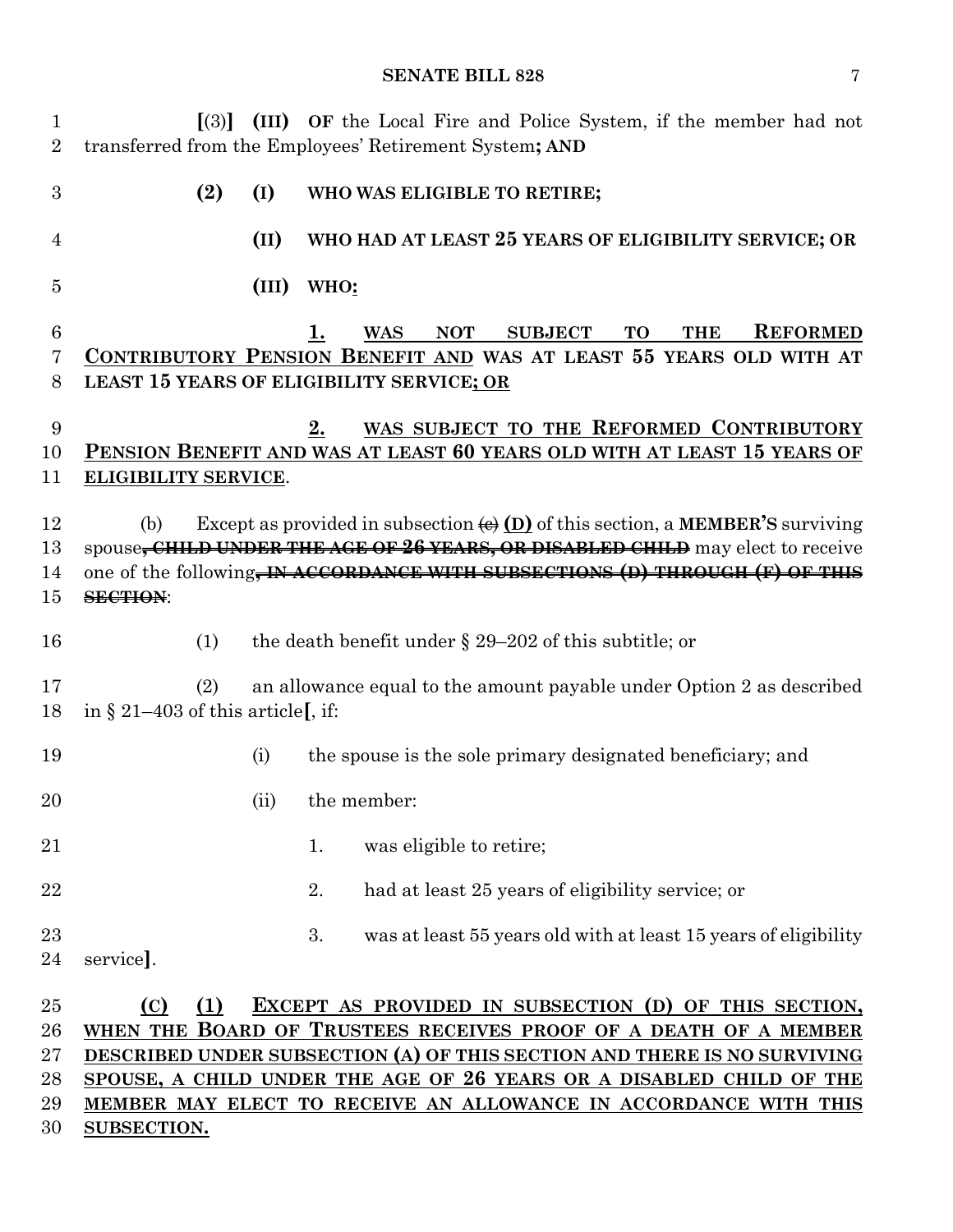| 1              | IF AN ELECTION IS MADE UNDER PARAGRAPH (1) OF THIS<br>(2)                   |
|----------------|-----------------------------------------------------------------------------|
| $\overline{2}$ | SUBSECTION, THE BOARD OF TRUSTEES SHALL PAY, IN ACCORDANCE WITH             |
| 3              | PARAGRAPH (3) OF THIS SUBSECTION, AN ALLOWANCE EQUAL TO 50% OF THE BASIC    |
| $\overline{4}$ | ALLOWANCE THE MEMBER WAS ELIGIBLE TO RECEIVE UNDER DIVISION II OF THIS      |
| 5              | ARTICLE TO ANY CHILDREN OF THE DECEASED MEMBER WHO ARE UNDER THE AGE        |
| 6              | OF 26 YEARS OR DISABLED, AS DEFINED UNDER $\S 72(M)(7)$ OF THE INTERNAL     |
| 7              | <b>REVENUE CODE.</b>                                                        |
|                |                                                                             |
| 8              | EXCEPT AS PROVIDED IN SUBPARAGRAPHS (II) AND (III) OF<br>(3)<br>(I)         |
| 9              | THIS PARAGRAPH, IF THE BOARD OF TRUSTEES PAYS AN ALLOWANCE UNDER THIS       |
| 10             | SUBSECTION TO MORE THAN ONE CHILD, THE BOARD OF TRUSTEES SHALL DIVIDE       |
| 11             | THE ALLOWANCE AMONG THE CHILDREN IN A MANNER THAT PROVIDES FOR              |
| 12             | PAYMENTS TO CONTINUE UNTIL:                                                 |
|                |                                                                             |
| 13             | <u>1.</u><br><b>EACH CHILD HAS DIED; OR</b>                                 |
|                |                                                                             |
| 14             | 2.<br>EACH CHILD BECOMES 26 YEARS OLD.                                      |
|                |                                                                             |
| 15             | NOTWITHSTANDING SUBPARAGRAPH<br>(I)2<br>(II)<br>OF<br><b>THIS</b>           |
| 16             | PARAGRAPH, A SURVIVING CHILD WHO IS DISABLED SHALL CONTINUE TO RECEIVE      |
| 17             | AN ALLOWANCE UNDER SUBPARAGRAPH (I) OF THIS PARAGRAPH PAST THE AGE OF       |
| 18             | 26 YEARS, IF THE CHILD CONTINUES TO BE DISABLED.                            |
| 19             | IF A SURVIVING CHILD RECEIVING AN ALLOWANCE<br>$(III)$ 1.                   |
| 20             | UNDER SUBPARAGRAPH (I) OF THIS PARAGRAPH IS DISABLED, AS DEFINED UNDER $\S$ |
| 21             | 72(M)(7) OF THE INTERNAL REVENUE CODE, THE BOARD OF TRUSTEES SHALL PAY      |
| 22             | TO THE DISABLED SURVIVING CHILD AN ALLOWANCE EQUAL TO THE TOTAL OF THE      |
| $23\,$         | ALLOWANCES PAID UNDER SUBPARAGRAPH (I) OF THIS PARAGRAPH AFTER:             |
|                |                                                                             |
| 24             | ALL OTHER NONDISABLED SURVIVING CHILDREN<br>Α.                              |
| $25\,$         | <b>HAVE DIED; OR</b>                                                        |
|                |                                                                             |
| 26             | <b>B.</b><br>THE YOUNGEST NONDISABLED SURVIVING CHILD                       |
| $27\,$         | BECOMES 26 YEARS OLD.                                                       |
|                |                                                                             |
| 28             | IF MORE THAN ONE SURVIVING CHILD IS DISABLED,<br>2.                         |
| 29             | AS DEFINED UNDER $\S$ 72(M)(7) OF THE INTERNAL REVENUE CODE, THE            |
| 30             | RETIREMENT ALLOWANCE PAYABLE UNDER SUBSUBPARAGRAPH 1 OF THIS                |
| 31             | SUBPARAGRAPH SHALL BE DIVIDED EQUALLY AMONG THE DISABLED CHILDREN.          |
|                |                                                                             |
| 32             | (4)<br>BEFORE THE PAYMENT OF AN ALLOWANCE UNDER THIS                        |
| $33\,$         | SUBSECTION, IF ALL INDIVIDUALS WHO ARE ELIGIBLE TO RECEIVE A DEATH          |
| 34             | BENEFIT UNDER THIS SUBSECTION ELECT TO WAIVE THE PAYMENT OF AN              |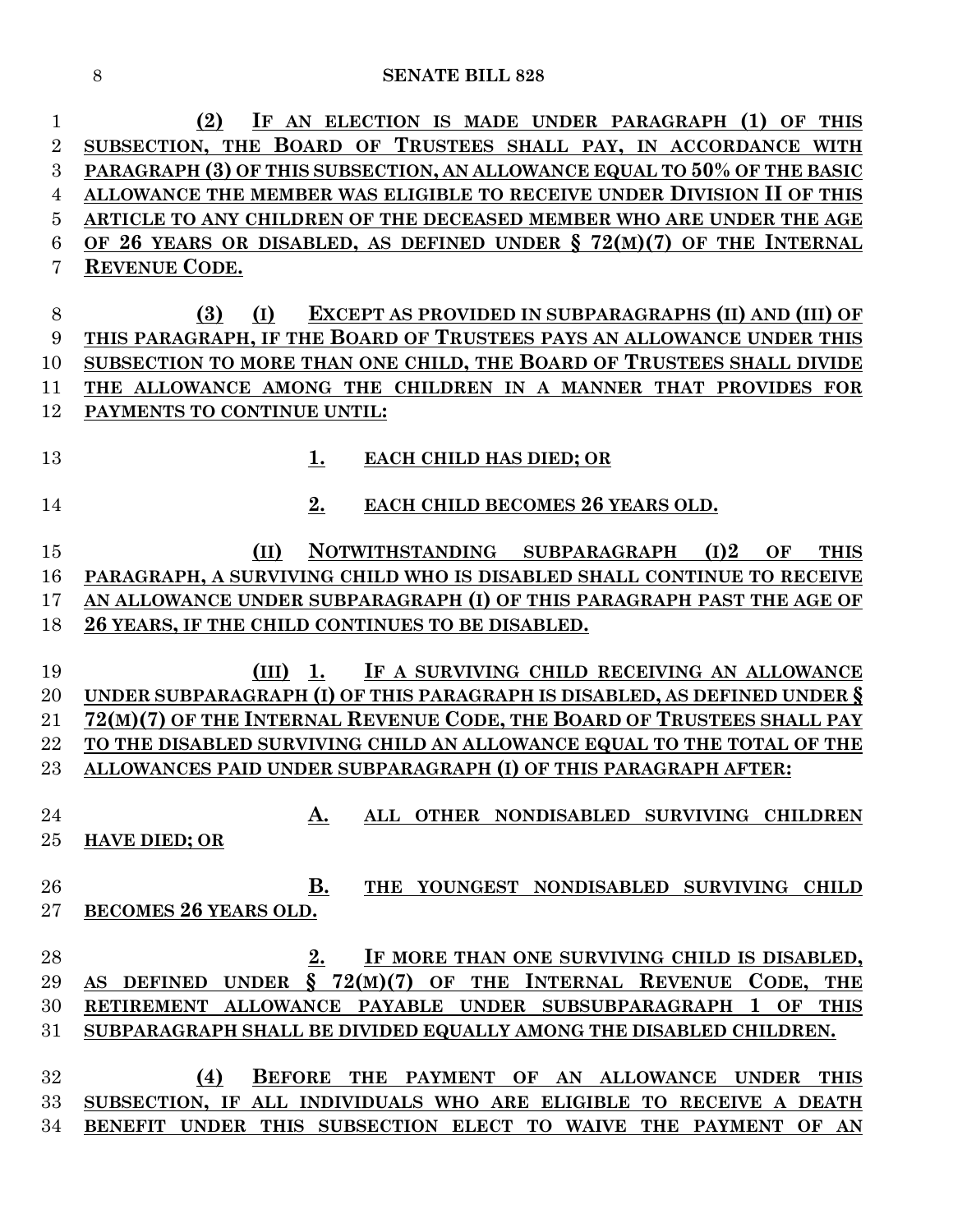# **ALLOWANCE, A BENEFIT SHALL BE PAID IN ACCORDANCE WITH § 29–202(A) OF THIS SUBTITLE.**

 $\overline{\Theta}$  (D) A death benefit under this section may not be paid for the death of a member of the Employees' Pension System or Teachers' Pension System if a special death benefit under § 29–204.2 of this subtitle is payable or has been paid for that death.

 **(D) WHEN THE BOARD OF TRUSTEES RECEIVES PROOF OF DEATH OF A MEMBER DESCRIBED UNDER SUBSECTION (A) OF THIS SECTION, AND AN ELECTION FOR AN ALLOWANCE IS MADE UNDER SUBSECTION (B) OF THIS SECTION, THE BOARD OF TRUSTEES SHALL PAY AN ALLOWANCE EQUAL TO THE AMOUNT PAYABLE UNDER**

- **OPTION 2 AS DESCRIBED IN § 21–403 OF THIS ARTICLE:**
- 
- **(1) TO THE SURVIVING SPOUSE; OR**

 **(2) IF THERE IS NO SURVIVING SPOUSE, TO ANY CHILDREN OF THE DECEASED MEMBER WHO ARE UNDER THE AGE OF 26 YEARS OR DISABLED, AS DEFINED UNDER § 72(M)(7) OF THE INTERNAL REVENUE CODE, IN ACCORDANCE WITH SUBSECTION (E) OF THIS SECTION.**

 **(E) (1) EXCEPT AS PROVIDED IN PARAGRAPHS (2) AND (3) OF THIS SUBSECTION, IF THE BOARD OF TRUSTEES PAYS AN ALLOWANCE UNDER THIS SECTION TO MORE THAN ONE CHILD, THE BOARD OF TRUSTEES SHALL DIVIDE THE ALLOWANCE AMONG THE CHILDREN IN A MANNER THAT PROVIDES FOR PAYMENTS TO CONTINUE UNTIL:**

- 
- **(I) EACH CHILD HAS DIED; OR**
- 
- **(II) EACH CHILD BECOMES 26 YEARS OLD.**

 **(2) NOTWITHSTANDING PARAGRAPH (1)(II) OF THIS SUBSECTION, A SURVIVING CHILD WHO IS DISABLED SHALL CONTINUE TO RECEIVE AN ALLOWANCE UNDER PARAGRAPH (1) OF THIS SUBSECTION PAST THE AGE OF 26 YEARS, IF THE CHILD CONTINUES TO BE DISABLED.**

 **(3) (I) IF A SURVIVING CHILD RECEIVING AN ALLOWANCE UNDER PARAGRAPH (1) OF THIS SUBSECTION IS DISABLED, AS DEFINED UNDER § 72(M)(7) OF THE INTERNAL REVENUE CODE, THE BOARD OF TRUSTEES SHALL PAY TO THE DISABLED SURVIVING CHILD AN ALLOWANCE EQUAL TO THE TOTAL OF THE ALLOWANCES PAID UNDER PARAGRAPH (1) OF THIS SUBSECTION AFTER:**

 **1. ALL OTHER NONDISABLED SURVIVING CHILDREN HAVE DIED; OR**